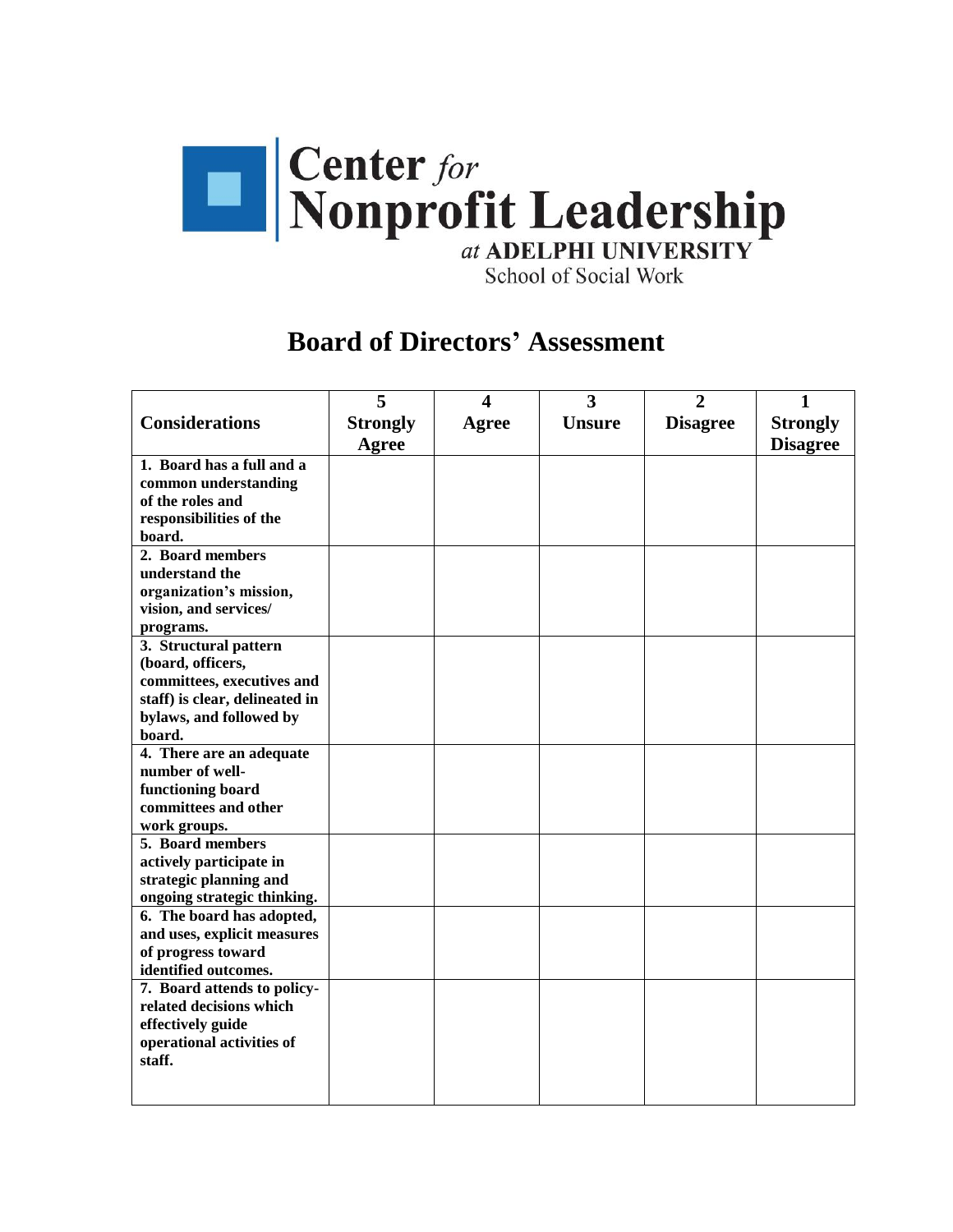| 8. Board receives regular       |  |  |  |
|---------------------------------|--|--|--|
| reports on                      |  |  |  |
| finances/budgets,               |  |  |  |
| service/program                 |  |  |  |
| performance and other           |  |  |  |
| important matters.              |  |  |  |
| 9. Board helps set              |  |  |  |
| fundraising goals and is        |  |  |  |
|                                 |  |  |  |
| actively involved in some       |  |  |  |
| aspect of fundraising.          |  |  |  |
| 10. All board members           |  |  |  |
| make a personal financial       |  |  |  |
| contribution to                 |  |  |  |
| organization.                   |  |  |  |
| 11. Board effectively           |  |  |  |
| represents the                  |  |  |  |
| organization to the             |  |  |  |
| community (i.e. has an          |  |  |  |
| "elevator speech.")             |  |  |  |
| 12. Board meetings              |  |  |  |
| facilitate focus and            |  |  |  |
| progress on important           |  |  |  |
| organizational matters          |  |  |  |
| with reporting kept to a        |  |  |  |
| minimum.                        |  |  |  |
| 13. Board meetings are          |  |  |  |
|                                 |  |  |  |
| adequate in length and          |  |  |  |
| held at the right time of       |  |  |  |
| the day.                        |  |  |  |
| 14. Board regularly             |  |  |  |
| evaluates and develops          |  |  |  |
| yearly goals with the chief     |  |  |  |
| executive.                      |  |  |  |
| 15. The board reviews the       |  |  |  |
| compensation of the             |  |  |  |
| <b>Executive Director based</b> |  |  |  |
| on industry standards.          |  |  |  |
| 16. Board has approved          |  |  |  |
| comprehensive personnel         |  |  |  |
| policies which have been        |  |  |  |
| reviewed by a qualified         |  |  |  |
| professional.                   |  |  |  |
| 17. All necessary skills,       |  |  |  |
| stakeholders and diversity      |  |  |  |
|                                 |  |  |  |
| are represented on the          |  |  |  |
| board.                          |  |  |  |
| 18. Board culture               |  |  |  |
| encourages and welcomes         |  |  |  |
| open discussion, even           |  |  |  |
| when members disagree.          |  |  |  |
| 19. Board has an                |  |  |  |
| emergency succession plan       |  |  |  |
| for executive.                  |  |  |  |
|                                 |  |  |  |
|                                 |  |  |  |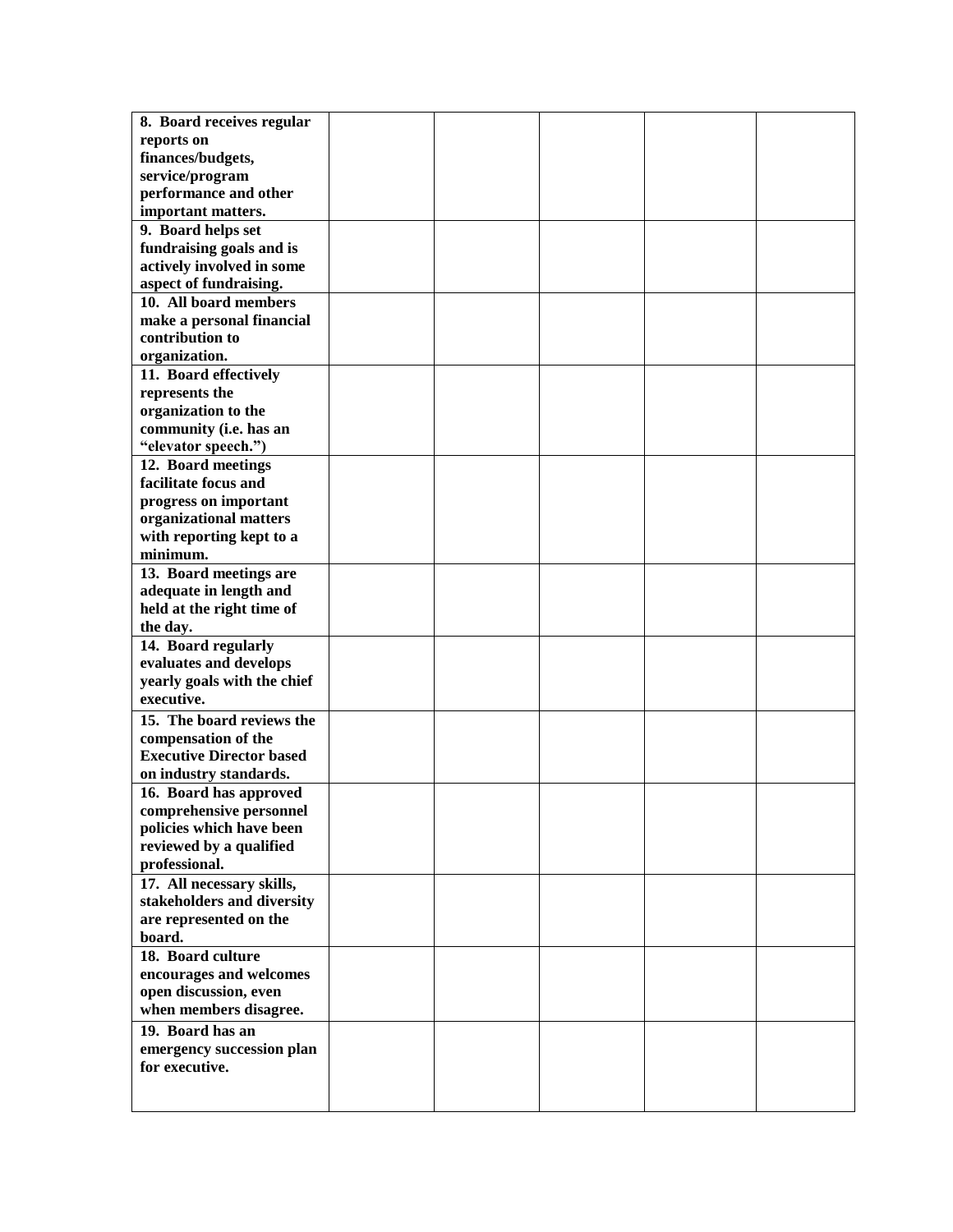|                                                           | 5               | 4     | 3             | $\overline{2}$  | 1               |
|-----------------------------------------------------------|-----------------|-------|---------------|-----------------|-----------------|
| <b>Considerations</b>                                     | <b>Strongly</b> | Agree | <b>Unsure</b> | <b>Disagree</b> | <b>Strongly</b> |
|                                                           | Agree           |       |               |                 | <b>Disagree</b> |
| 20. Board is attentive to                                 |                 |       |               |                 |                 |
| building leadership                                       |                 |       |               |                 |                 |
| capacity on both board                                    |                 |       |               |                 |                 |
| and staff.                                                |                 |       |               |                 |                 |
| 21. Board regularly                                       |                 |       |               |                 |                 |
| assesses itself as a whole                                |                 |       |               |                 |                 |
| and also board member                                     |                 |       |               |                 |                 |
| participation individually.                               |                 |       |               |                 |                 |
| 22. Board has a packet of                                 |                 |       |               |                 |                 |
| materials for new board                                   |                 |       |               |                 |                 |
| members and an                                            |                 |       |               |                 |                 |
| orientation process for                                   |                 |       |               |                 |                 |
| them.                                                     |                 |       |               |                 |                 |
| 23. Board has a board                                     |                 |       |               |                 |                 |
| agreement, a                                              |                 |       |               |                 |                 |
| whistleblower policy and a<br>conflict of interest policy |                 |       |               |                 |                 |
| that all board members                                    |                 |       |               |                 |                 |
| must sign and follow.                                     |                 |       |               |                 |                 |
| 24. A strategic process is                                |                 |       |               |                 |                 |
| in place for developing the                               |                 |       |               |                 |                 |
| board.                                                    |                 |       |               |                 |                 |
| 25. The board regularly                                   |                 |       |               |                 |                 |
| monitors financial                                        |                 |       |               |                 |                 |
| performance and                                           |                 |       |               |                 |                 |
| projections.                                              |                 |       |               |                 |                 |
| 26. Board members are                                     |                 |       |               |                 |                 |
| sufficiently knowledgeable                                |                 |       |               |                 |                 |
| to ask meaningful                                         |                 |       |               |                 |                 |
| questions about finances                                  |                 |       |               |                 |                 |
| and financial management.                                 |                 |       |               |                 |                 |
| 27. The board reviews the                                 |                 |       |               |                 |                 |
| audit report and has an                                   |                 |       |               |                 |                 |
| opportunity to ask<br>questions of the auditor at         |                 |       |               |                 |                 |
| an exit conference.                                       |                 |       |               |                 |                 |
| 28. The board reviews the                                 |                 |       |               |                 |                 |
| 990 before filing.                                        |                 |       |               |                 |                 |
| 29. Board discussions                                     |                 |       |               |                 |                 |
| focus on the organization's                               |                 |       |               |                 |                 |
| future NOT its past.                                      |                 |       |               |                 |                 |
| 30. Each member of the                                    |                 |       |               |                 |                 |
| board feels involved and                                  |                 |       |               |                 |                 |
| interested in the board's                                 |                 |       |               |                 |                 |
| work.                                                     |                 |       |               |                 |                 |